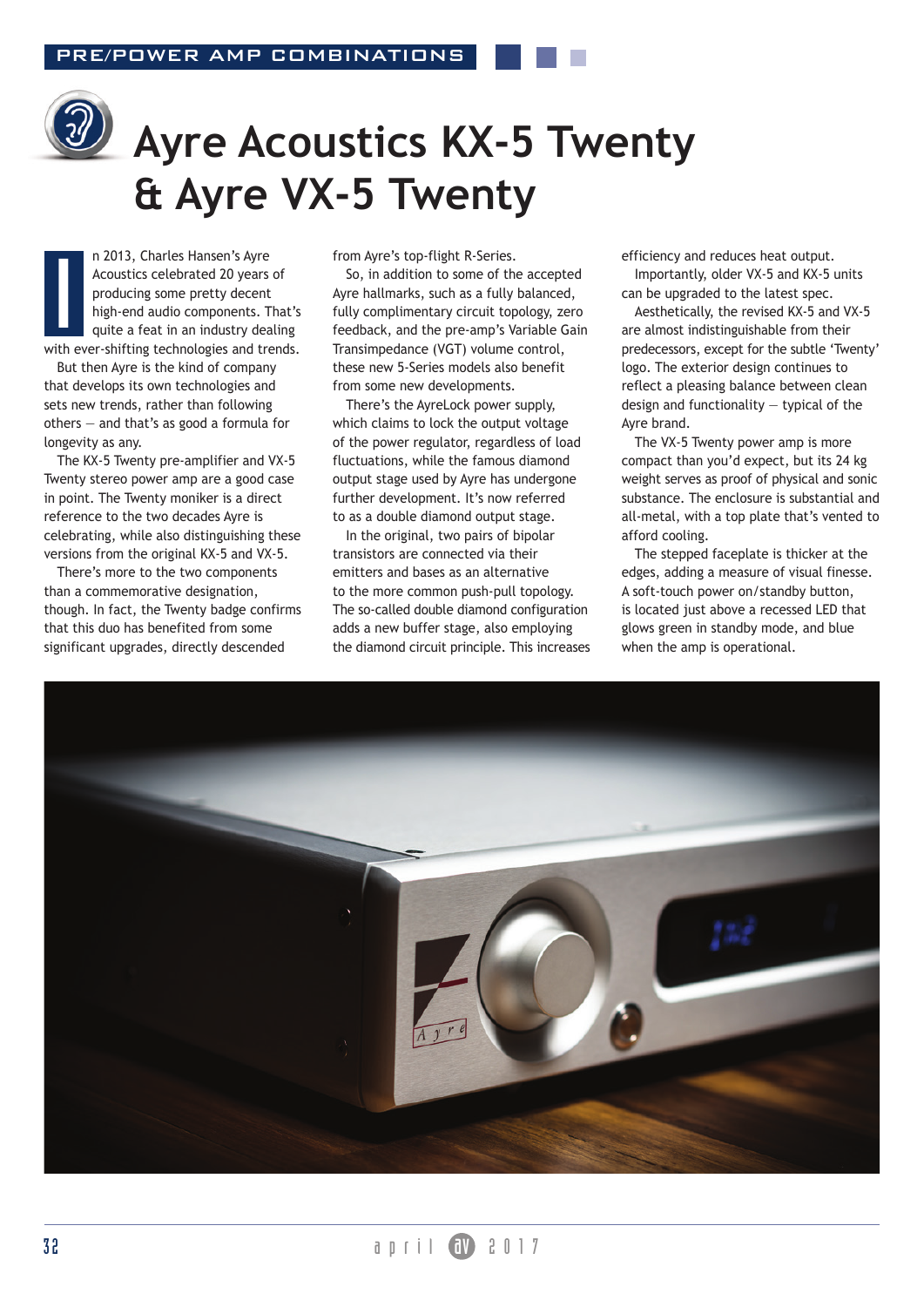The rear panel is dominated by two sets of Cardas binding posts that are very effective, if somewhat awkward to use, and should ideally be used with spadeterminated speaker wire only — bananas are supported via an adapter.

Both balanced XLR and single-ended RCA inputs are provided, with a centrally located power rocker switch placed above an IEC power socket. The VX-5 runs quite hot when operational, and remains warm in standby mode.

The KX-5 Twenty pre-amp reminds me very much of the Ayre AX-5 integrated amp, although it's a bit slimmer  $-$  and lighter. It does employ the same alphanumeric central display, which now looks a little rudimentary compared to the latest OLED displays, but is focussed on functionality. Ayre claims the basic display is used because it creates much less noise than OLED's

The switchgear consists of dual rotary controllers — one for volume, the other for source — and just two buttons: one activates mute, and then standby when pressed longer. The other switches on the record outputs, while a long press accesses the setup menu.

Setup options include input activation and renaming, as well as adjusting the gain offset between inputs or selecting the home theatre bypass option. A factory reset can also be invoked, and the AyreLink system comms ports can be activated.

The rear panel shows a predilection for balanced operation. The KX-5 offers four stereo XLR input sets, together with two variable-level XLRs for connection to a power amp. There's also a fixed output XLR set for recording purposes.

For those who require single-ended RCAs, there are two stereo input sets. Dual, in/out AyreLink RJ45 ports, as well an IEC power socket with rocker switch complete the rear panel picture.

The review combination arrived brand new, and if Ayre is to be believed, run-in time can be as long as 500 hours. From my experience with the VX-5 and KX-5, I can tell you that they do benefit from extended running in.

This review was completed with about 300 hours of burning in time logged, and the time and effort was well worth it. Plus, I'd expect more, if subtler, gains to be achieved going forward.



Sonically this duo is just marvellous, delivering a smooth, engaging and utterly accessible sound that draws the listener into the music with a gentle insistence and a beguiling honesty and instantly establishing a close rapport.

Music that you thought you knew well sounds fuller, more vibrant, more 'real'. There's a purity of purpose, an emotive accessibility that is all centred around the music, and not at all about the hi-fi.

Listening to the Ayres, you feel far less

### **VITAL STATS**

#### **KX-5 Twenty pre-amplifier**

| 1x XLR record out |
|-------------------|
|                   |
|                   |

#### **VX-5 Twenty power amplifier**

| 350 watts continuous (4 ohms) |
|-------------------------------|
|                               |
|                               |
|                               |
|                               |
|                               |
|                               |

#### **Price**

#### **Verdict**

A wholesome, intelligently engineered and solidly executed pre/power duo. Meticulous build quality underpinned here by innovation and an easy-flowing, hugely accessible sound.

| Supplied by                 | Fundipoint<br>031-705-4168 |
|-----------------------------|----------------------------|
| e-Mail                      | sales@vividaudio.co.za     |
| Website                     | www.fundipoint.co.za       |
| <b>OUR RATING: 92 / 100</b> |                            |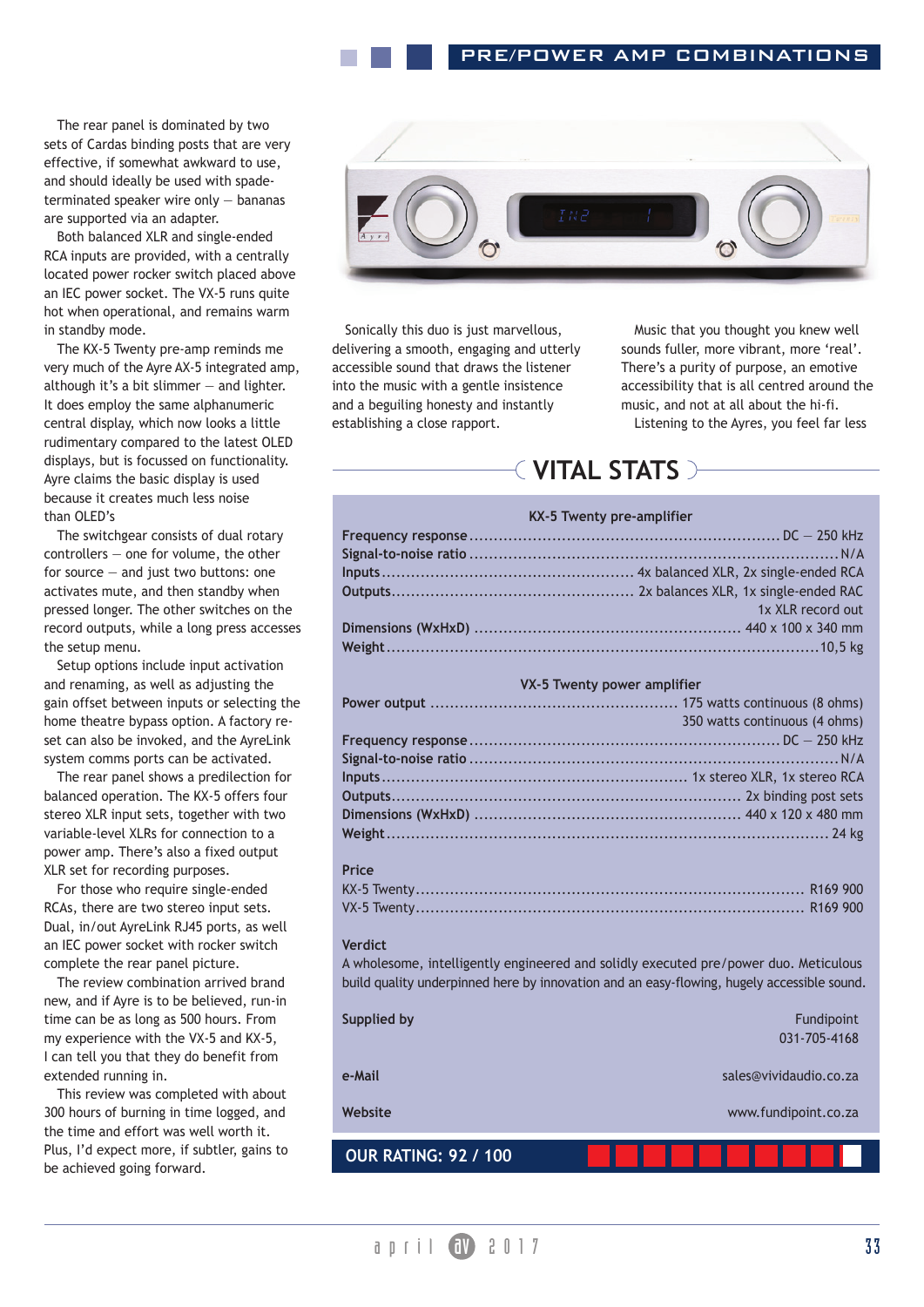

inclined to analyse individual elements of the system's performance, but to embrace the full glory and majesty of the music instead. That's because the music is presented with exceptional presence and a real sense of legitimacy.

Yes, this system is lucid and revealing, making the most of the incoming signal, and presenting the information across a generous, expansive soundstage. And yes, it images with a sense of dimensionality so vivid and realistic that it's easy to visualise the physical position of the performers.

But there is a cohesion, a completeness to the music that ensures it never loses its intention or creative thrust. Vitally, the Ayres never clinically dissect the sound, nor re-interpret the music: they simply present a full, rich-hued picture of the actual performance.

The transparency of the pre-amp means it never gets in the way of the music, while the power amp doesn't allow its muscle and pace to rush matters: it uses its considerable reserves and headroom to afford the music free, unencumbered passage without any duress. As I said, in this company, the music sounds just 'real'.

Listening to John Mayer's cover of the JJ Cale classic 'Call Me The Breeze', off *Paradise Valley*, the Ayre pair easily picked

Sonically this duo is just marvellous, delivering a smooth, engaging and utterly accessible sound that draws the listener into the music with a gentle insistence and a beguiling honesty and instantly establishing a close rapport.

their way through the densely instrumented arrangement, with the snappy percussion, a deeply resonant bass, a rich Hammond B3 organ, and a pair of virtuoso guitars all vying for attention.

The result was foot-tapping and splendid, with Mayer's sinewy vocals prominent, but always leaving enough room for even the finest details. The wide, deep soundstage

was compelling in its ability to accommodate the fullness of the performance, inviting the listener to simply sit back and enjoy its full impact.

The ability of the Ayres to reflect the intent and thrust of the music is what makes them so engaging, and so beguiling. You never have to work hard to identify and isolate individual elements, because they are all there, and their contribution to the overall performance is equally clear.

One of my favourite blues collaborations brings together evergreen guitar great Eric Clapton and blues giant BB King on *Riding With The King*. 'Marry You' starts out with a fuzzy, almost R&B-style guitar and Clapton's surprisingly articulate vocals, but he's soon joined by the blues-infused riffs and craggy voice of King.

The music becomes a rousing soul anthem laced with funky bass lines and enthusiastic percussion, while the guitars are showcased against a backdrop of fuzzdrenched rhythms. The Ayres accurately portrayed the fairly flat but wide-open staging, and again extracted loads of relevant detail.

Moving on to 'Three O' Clock Blues' off the same set demonstrated the tonal breadth of the Ayre duo: the bass is almost tactile in its intensity, while Clapton and